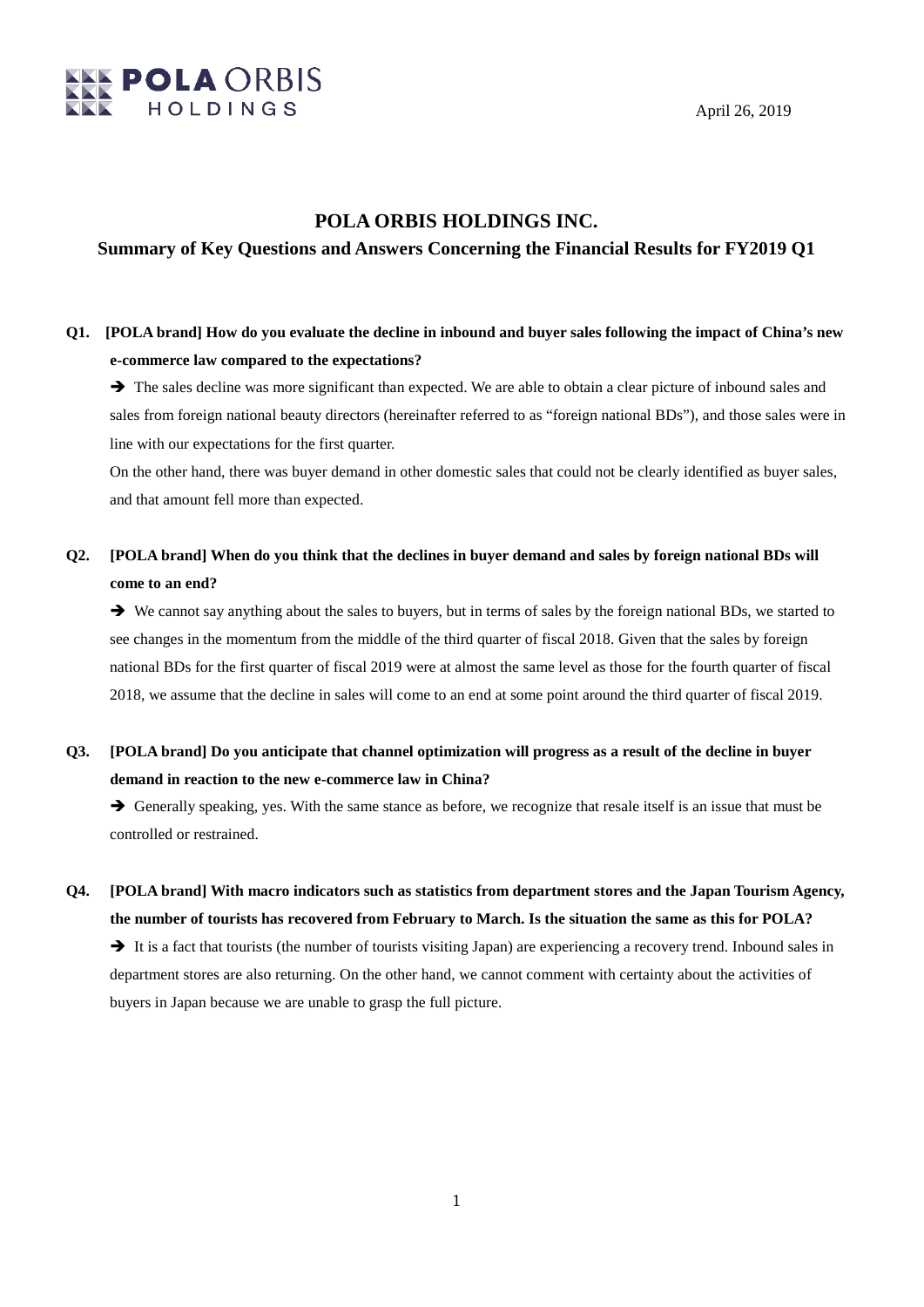## **Q5. [POLA brand] As for monthly sales during the first quarter, have they gradually been improving from January to March?**

 $\rightarrow$  The degree of the decrease in sales was the highest in January and has moderated towards March. The background to this is the price revision to Wrinkle Shot in January 2018 and the renewal effect of White Shot Inner Lock that also occurred in the first quarter of fiscal 2018, both of which made it a tough comparison for the first quarter of fiscal 2019.

### **Q6. [POLA brand] Are you taking countermeasures in response to the reputational damage to Inner Lock? Since more than half of the sales decline was due to Inner Lock, was the reputational impact significant?**

 $\rightarrow$  It is difficult to measure the degree of the reputational damage that is linked to POLA's sales as a result of the false article. Since we are actively taking countermeasures in China locally through a range of means, including making a protest, we believe that the impact will weaken gradually.

The reason behind the sales decline of Inner Locks seems to be more due to weakening demand from buyers under the new e-commerce law. Since there is a shelf life for beauty and health foods, including Inner Lock, we speculate that buyers are rushing to sell off their resale stocks.

## **Q7. [POLA brand] What was the level of the decrease in domestic sales due to Inner Lock and Wrinkle Shot, respectively?**

→ The decrease in domestic sales of Inner Lock was the largest, at approximately ¥3.0 billion, and the decrease in Wrinkle Shot was approximately ¥1.3 billion. As mentioned above, there was also a rebound effect from the strong sales from last year for these products. Since we are going to launch Wrinkle Shot on domestic e-commerce and cross border e-commerce, the annual sales plan remains at the same level as last year's sales. On the other hand, the B.A series is growing steadily year on year.

#### **Q8. [POLA brand] Will Inner Lock's sales recover to last year's level?**

 Concerning overseas sales of Inner Lock, we are selling the product on cross-border e-commerce, duty-free, etc. We would like to have expectations for the product overseas, because these sales channels are not weak at present. However, we believe that it will be difficult for domestic sales (including inbound and buyer sales), which account for the majority of the sales, to recover to the same level as last year.

#### **Q9. [POLA brand] When do you plan to launch Wrinkle Shot on cross-border e-commerce?**

 $\rightarrow$  We plan to launch the product on June 1st.

## **Q10. [ORBIS brand] What is the progress of the sales of the new product DEFENCERA? Is the decrease in operating income due to advertising investments?**

→ DEFENCERA sold exceeding the plan, at just over ¥800 million for the first quarter.

Although operating income decreased year on year as a result of aggressive advertising investments made at the time of the launch, the operating profit margin is expect to improve in the second quarter because we will not invest in advertising as much as in the first quarter.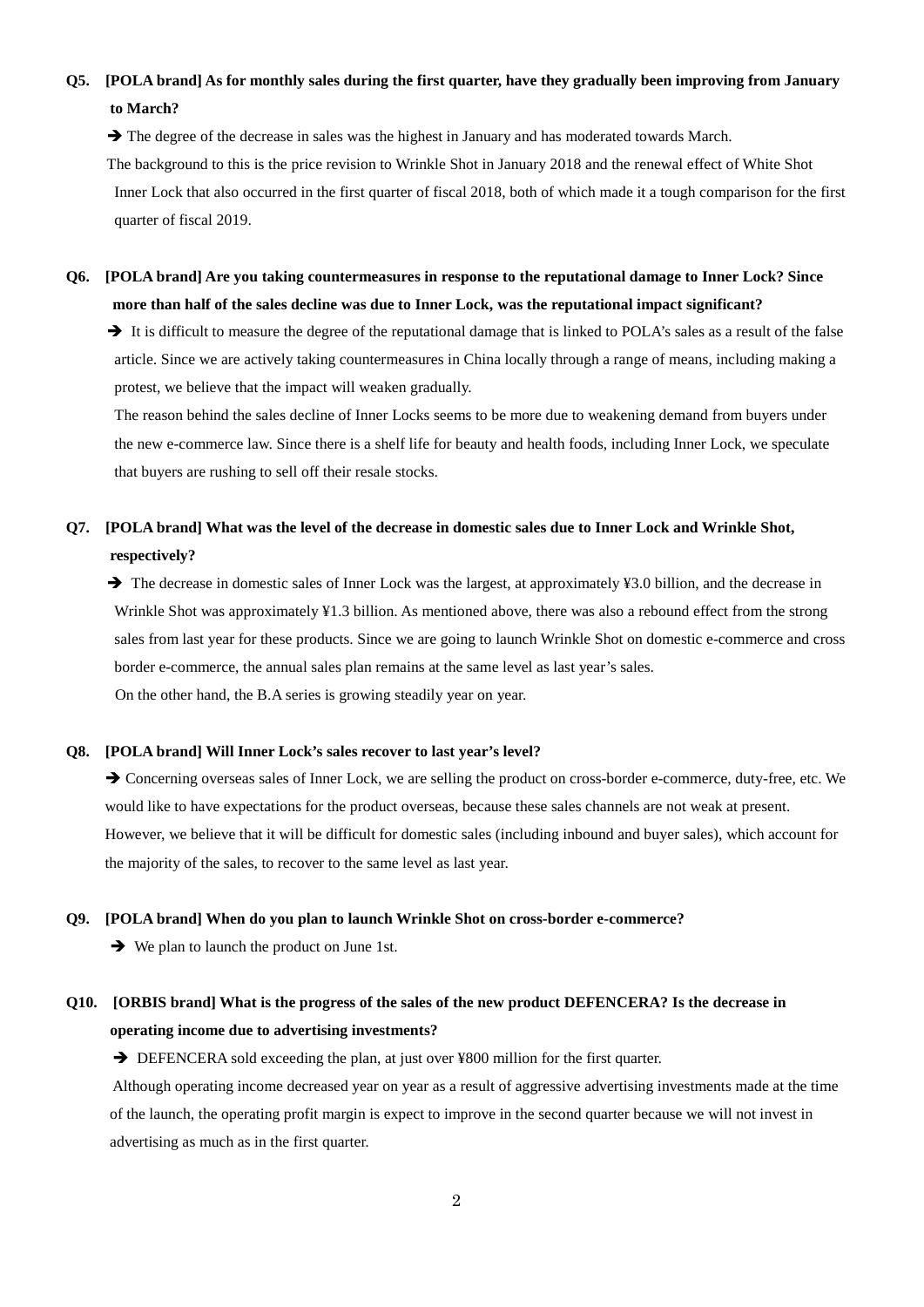#### **Q11. [ORBIS brand] What is the situation of ORBIS U, which was revamped in October 2018?**

 $\rightarrow$  The overall ORBIS U series continues to perform well, with  $+30\%$  sales growth year on year. It contributes to the improvement of the purchase price per customer, and the brand is able to realize the reinforcement of the customer structure.

#### **Q12. [Jurlique brand] What is your outlook for the full year?**

 We are planning for sales to decrease year on year. On the other hand, the operating loss is expected to improve for the full year. This improvement will be achieved by implementing reductions in headquarters expenses, SG&A expenses, etc. and the allowance for doubtful accounts recorded in the fourth quarter of fiscal 2018 that is expected to come off this year.

### **Q13. [ACRO THREE brand] What are the composition ratios and growth rates of the domestic and overseas sales of THREE? What is the outlook for the future?**

 $\rightarrow$  The overseas sales ratio of THREE is about 25%. The sales growth rate in Japan domestic is about +10% year on year, and that of overseas is about +20% year on year.

Although, for the domestic channel, THREE has already opened counters in most of the major department stores, there is still room for overseas expansion in terms of the region as well as the number of stores.

On a side note, the ratio of overseas sales exceeds 25% of total sales on a retail basis, since most of the overseas business is carried out through agencies.

#### **Q14. [ACRO new brands] How is the progress of the three new brands against the plan?**

 Amplitude exceeded the plan. FIVEISM and ITRIM are slightly below the plan. Since all brands are experiencing strong inquiries from department stores, we expect that the performance of each brand will catch up as they accelerate store openings.

# **Q15. [Consolidated forecast] Does the guidance remain unchanged even when the new products from POLA White Shot (facial lotion and emulsion) are taken into account? Could you tell us the amount of the sales plan and also the amount of the net increase excluding cannibalization to the POLA brand for the new White Shot products, as well as the impact on the profit side?**

→ POLA's sales were lower than planned for the first quarter. We expect that the sales of the new White Shot products will make up for the difference in sales compared to the plan in the first half.

For the new White Shot products, we are anticipating the net increase in sales to be around ¥3.0 billion against the sales target of ¥6.0 billion (on a retail basis). As for the impact on profit, although the gross margin of the new White Shot products is high among POLA's products, we are planning to make advertising investments to acquire new customers.

We did not change the guidance because we consider that there are uncertain factors for the second quarter and onward.